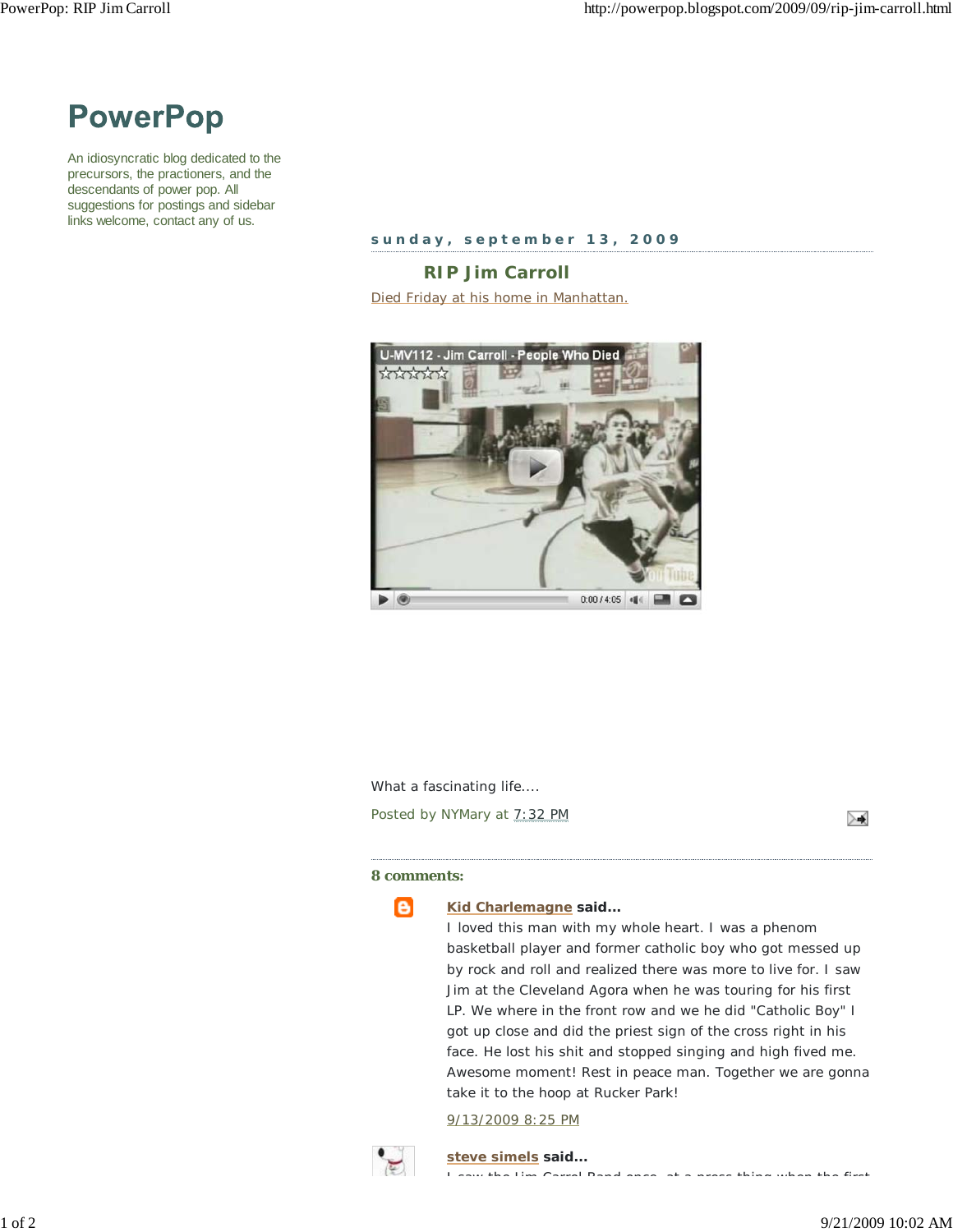

Kid Charlemagne said...

I loved this man with my whole heart. I was a phenom basketball player and former catholic boy who got messed up by rock and roll and realized there was more to live for. I saw Jim at the Cleveland Agora when he was touring for his first LP. We where in the front row and we he did "Catholic Boy" I got up close and did the priest sign of the cross right in his face. He lost his shit and stopped singing and high fived me. Awesome moment! Rest in peace man. Together we are gonna take it to the hoop at Rucker Park!

9/13/2009 8:25 PM T



steve simels said...

I saw the Jim Carrol Band once, at a press thing when the first album came out.. Trax, I think. Keith Richards played on "People Who Died."

Sad news indeed...

9/13/2009 8:50 PM T

davedave said...

I saw Jim Carrol in the summer of '81 at a little club called The Thunderbird in Tyngsborough, Mass. My best friend had died the year before in a drug-related accident. Iwas right up front and Jim leaned down with the mic and I sang the chorus of this song with him. It was one of the most cathartic experience of my life. Rest in Peace Jim.

9/14/2009 10:22 AM 面



gttim said...

What a talent he was. "Catholic Boy" was a landmark punk CD and will always be one of my favorites.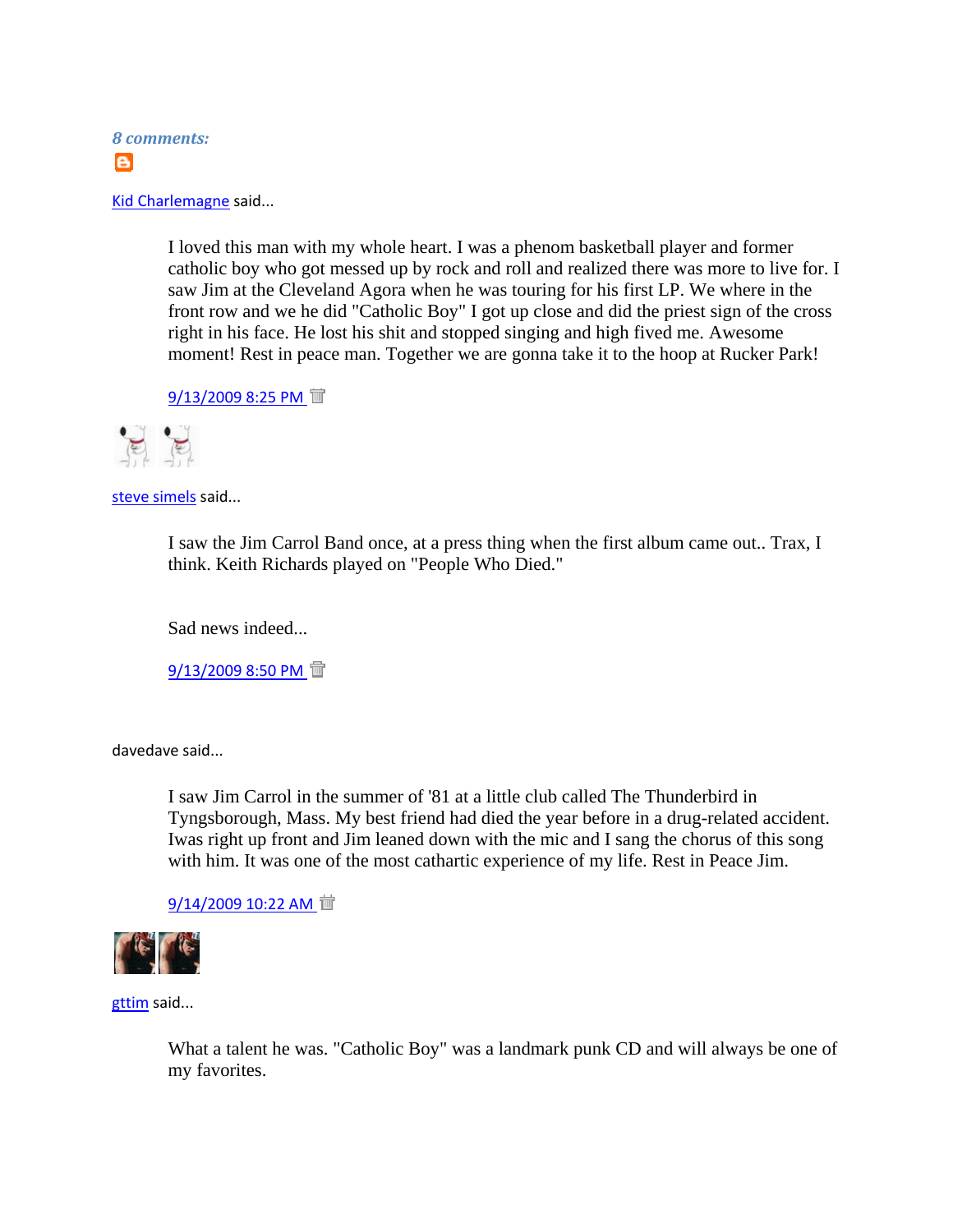And remember commenters, it is 2 R's and 2 L's.

 $9/14/2009$  10:49 AM 面

Anonymous said...

Mr Simels,

Clearly you are important. Thank you for pointing that out. I thought that the post was about Jim Carroll. I must have been wrong

9/14/2009 7:11 PM T



Dutch Canuck said...

Steve:

I bought "Catholic Boy" on the basis of your rave review in The Mag Formerly Etc. and it became a fixture at my high school in our car stereo tape rotation for many months. Somehow it fit in to our simultaneous discovery of William Burroughs and Leonard Cohen. I remember being surprised at how well his non-melodic talking-singing worked, even on slow stuff like Day and Night. Rest in peace, Jim.

Oh, and Mr. Anonymous: go Rest In Peace yourself, already.

9/14/2009 8:02 PM T



Alex said...

I was lucky enough to see him in concert once in the 80s. Great show, great energy, great time.

9/14/2009 9:04 PM <sup>ff</sup>

 $\bullet$ 

goomba said...